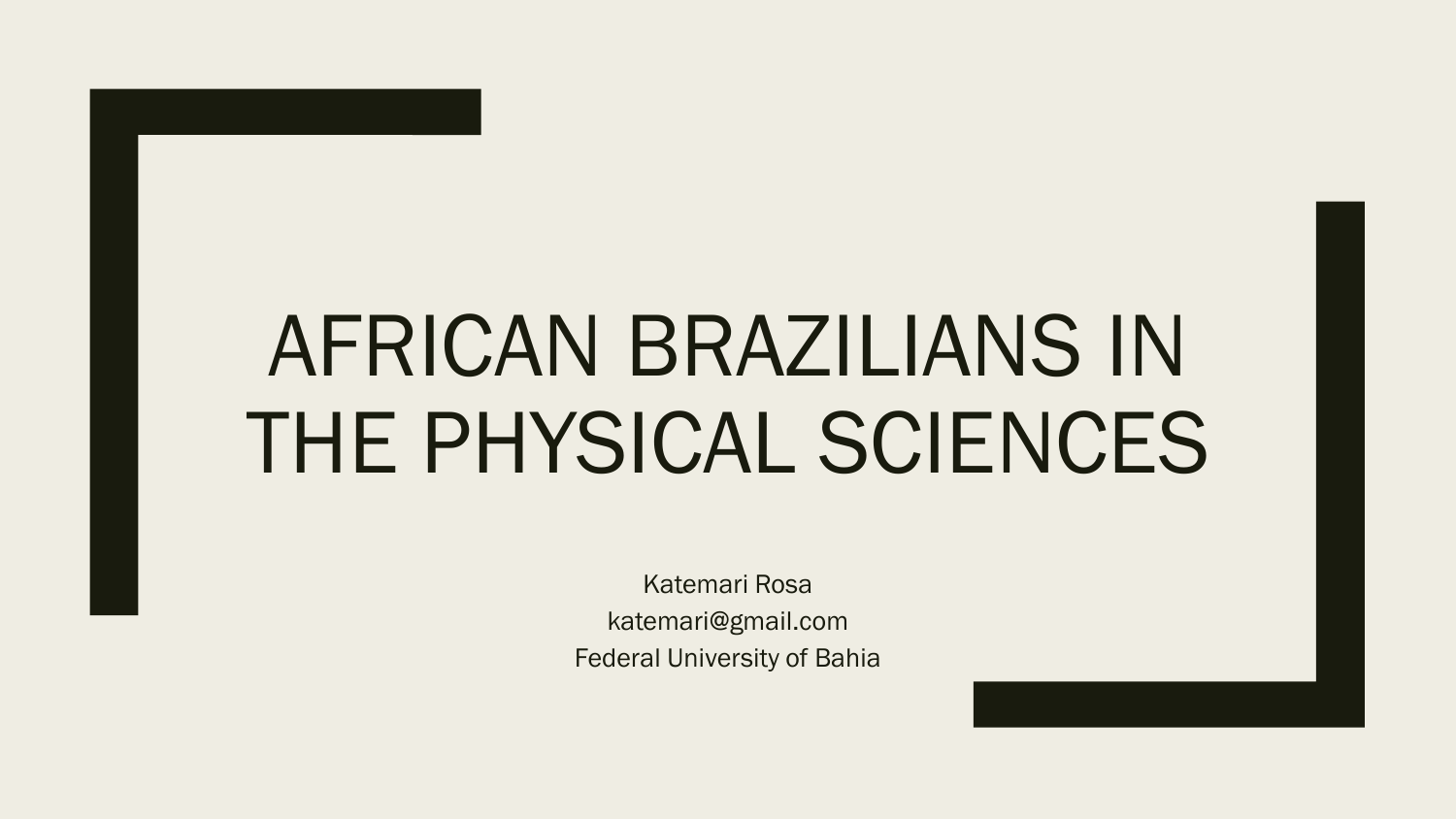# TELLING OUR STORY

Why looking at Black people in Physics in Brazil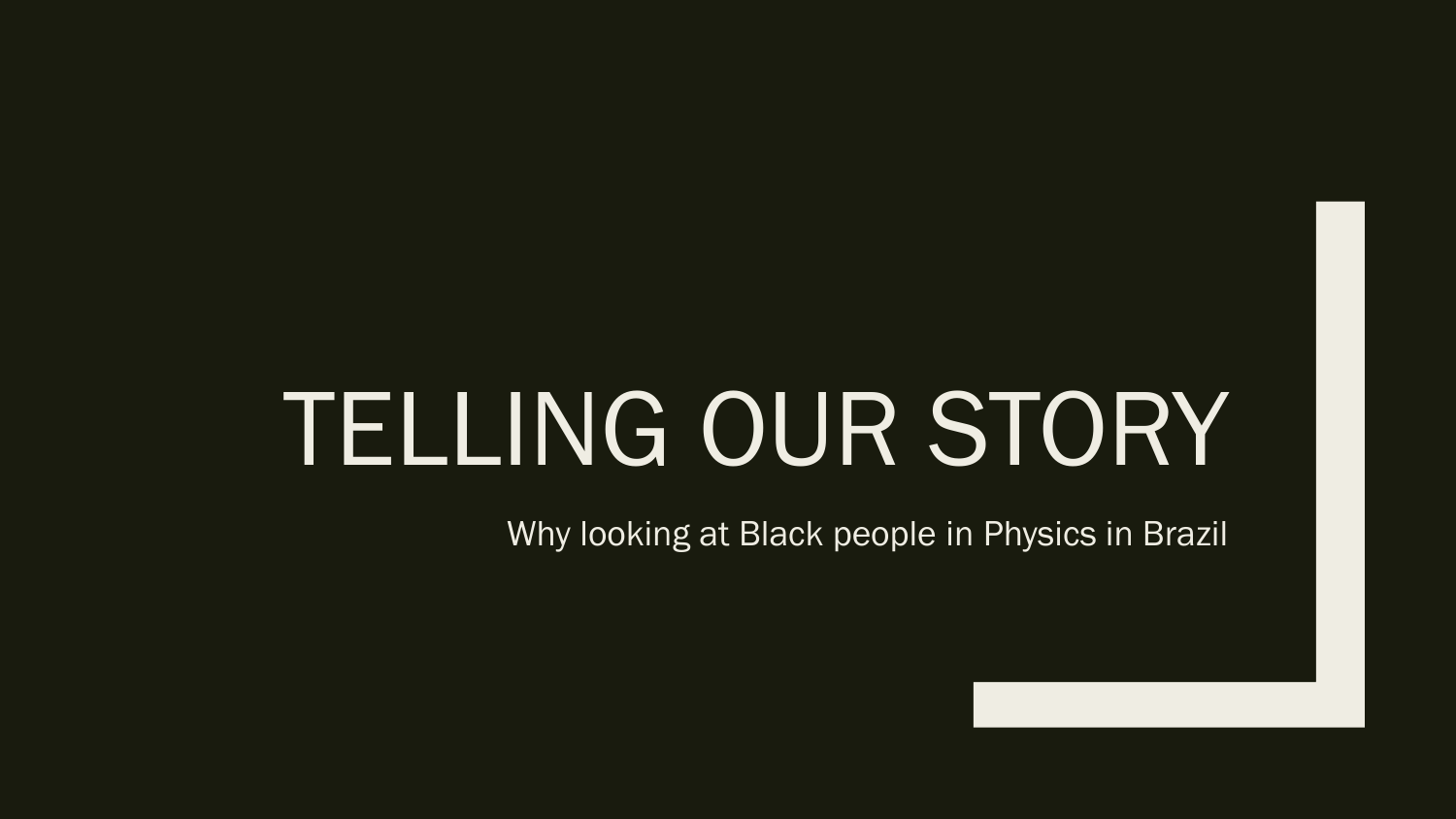#### Introduction

- Researcher's background
- Black women in Physics in the United States
- Bringing the US experience to Brazil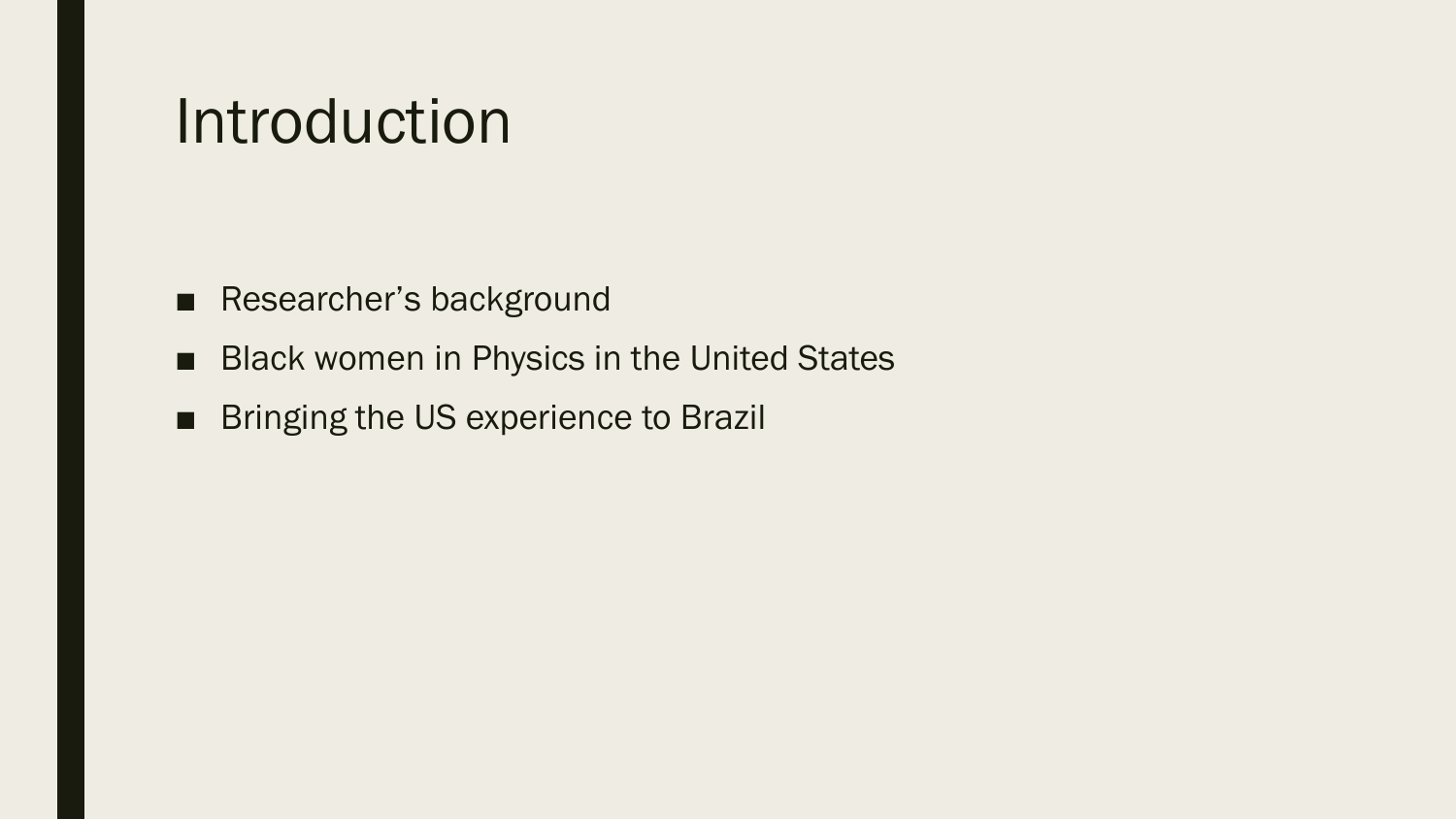### PROJECT GOALS

**And structure**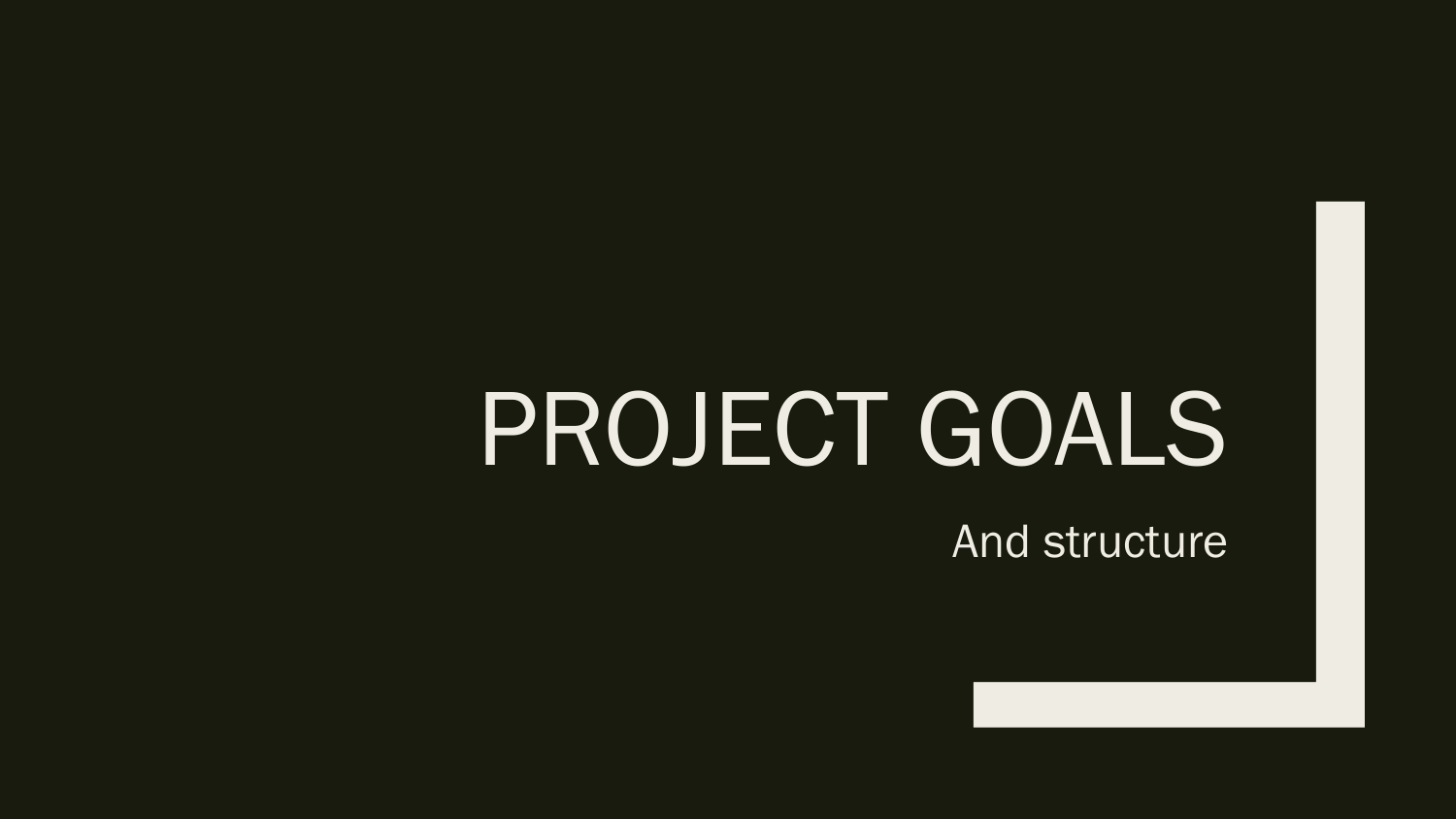### The project

The main goal in this project is to identify and collect stories of Black people in STEM in Brazil, in addition to develop educational materials focusing on the their experiences and contributions to science.

#### Specific goals:

- Mapping Black scientists
- Building a database of Black scientists
- Beginning an oral history project
- Building an online platform
- Developing educational materials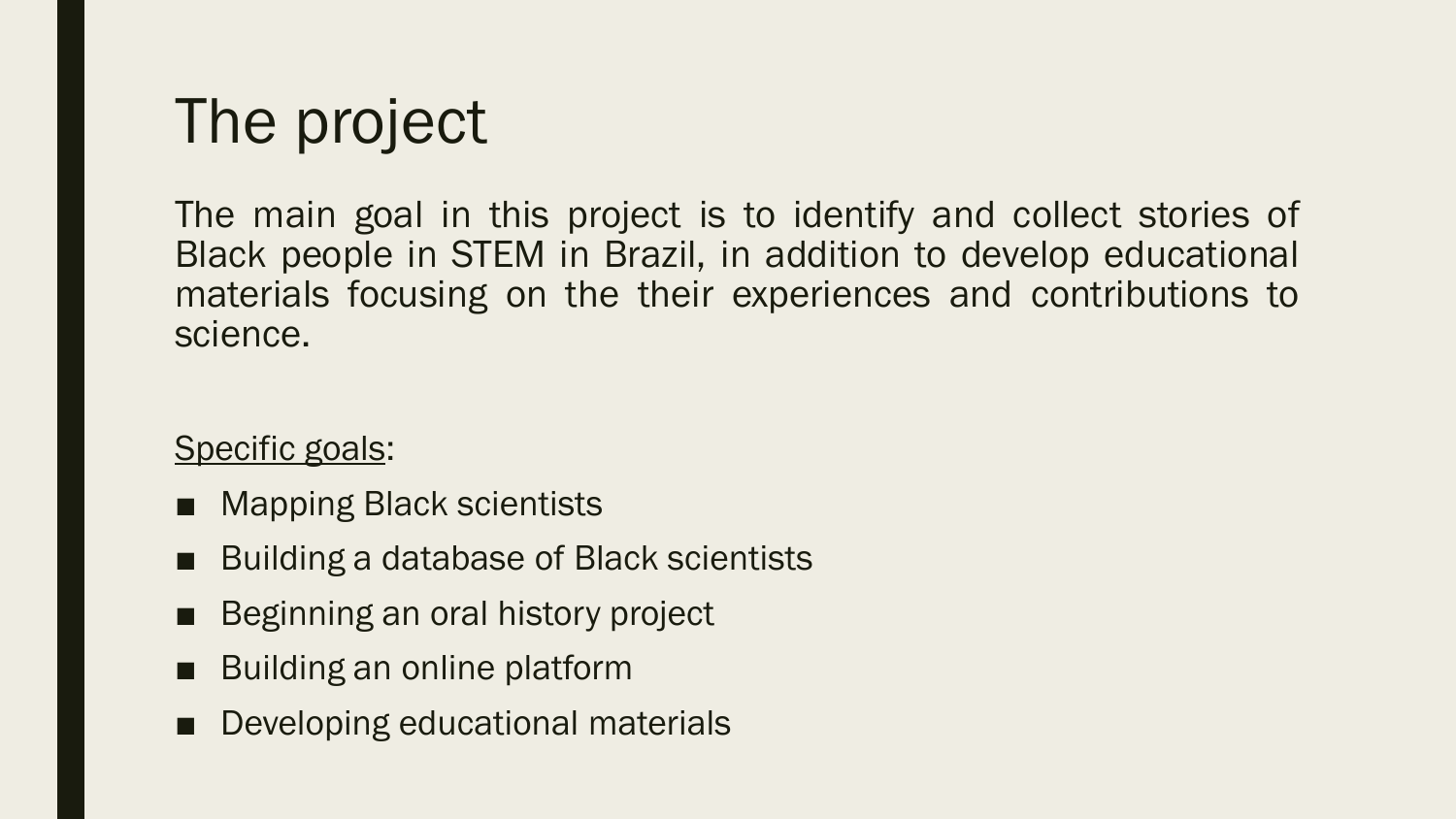### **Structure**

- Oral history project identifying participants, developing interview protocols, interviewing, transcribing, and documental research
- Online platform archival for interview transcripts, educational materials, images of scientists, and other documents
- Developing educational materials bringing the contributions of Black Brazilians in STEM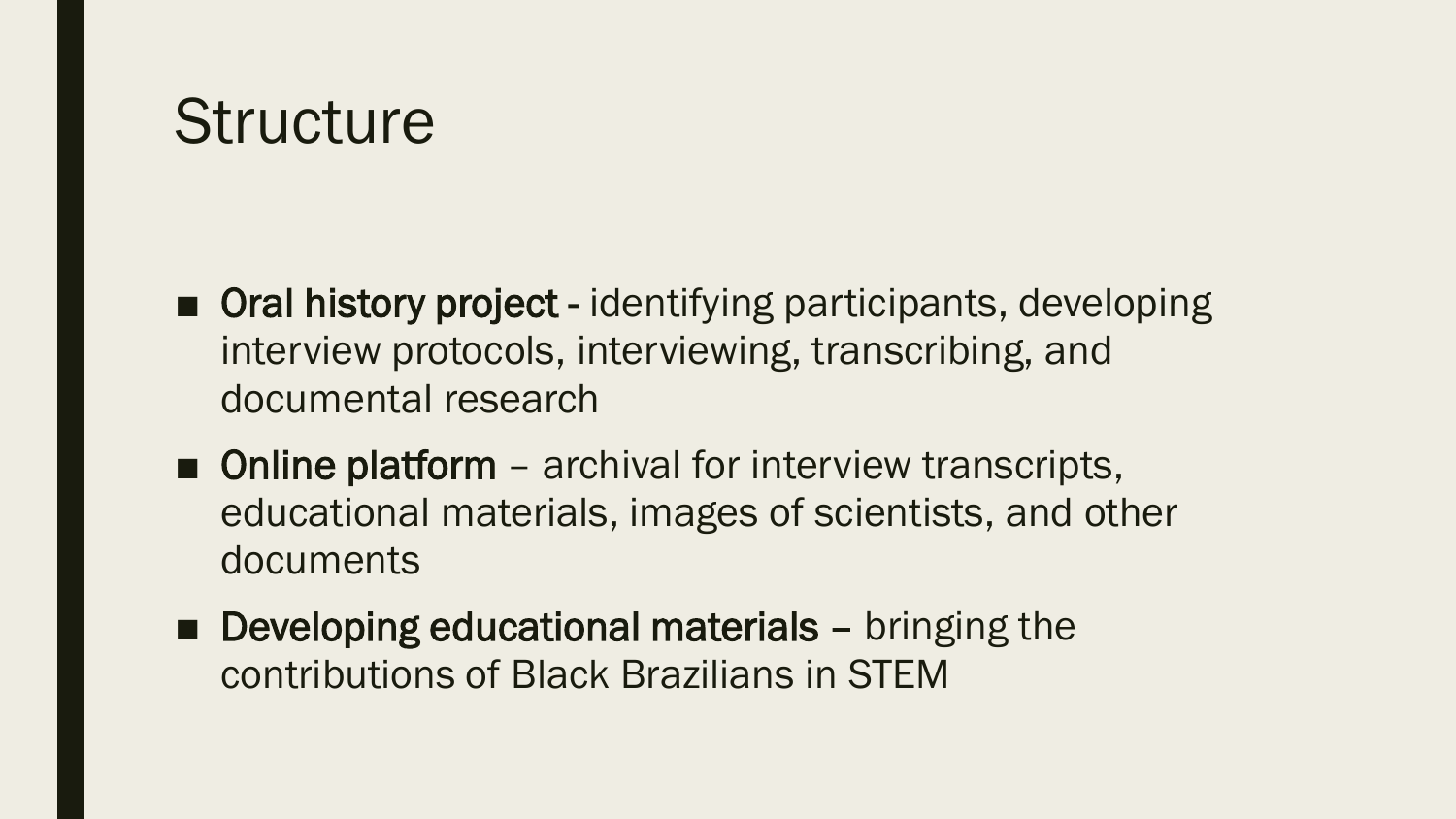# BRAZILIANS IN SCIENCE

Black Brazilians, particularly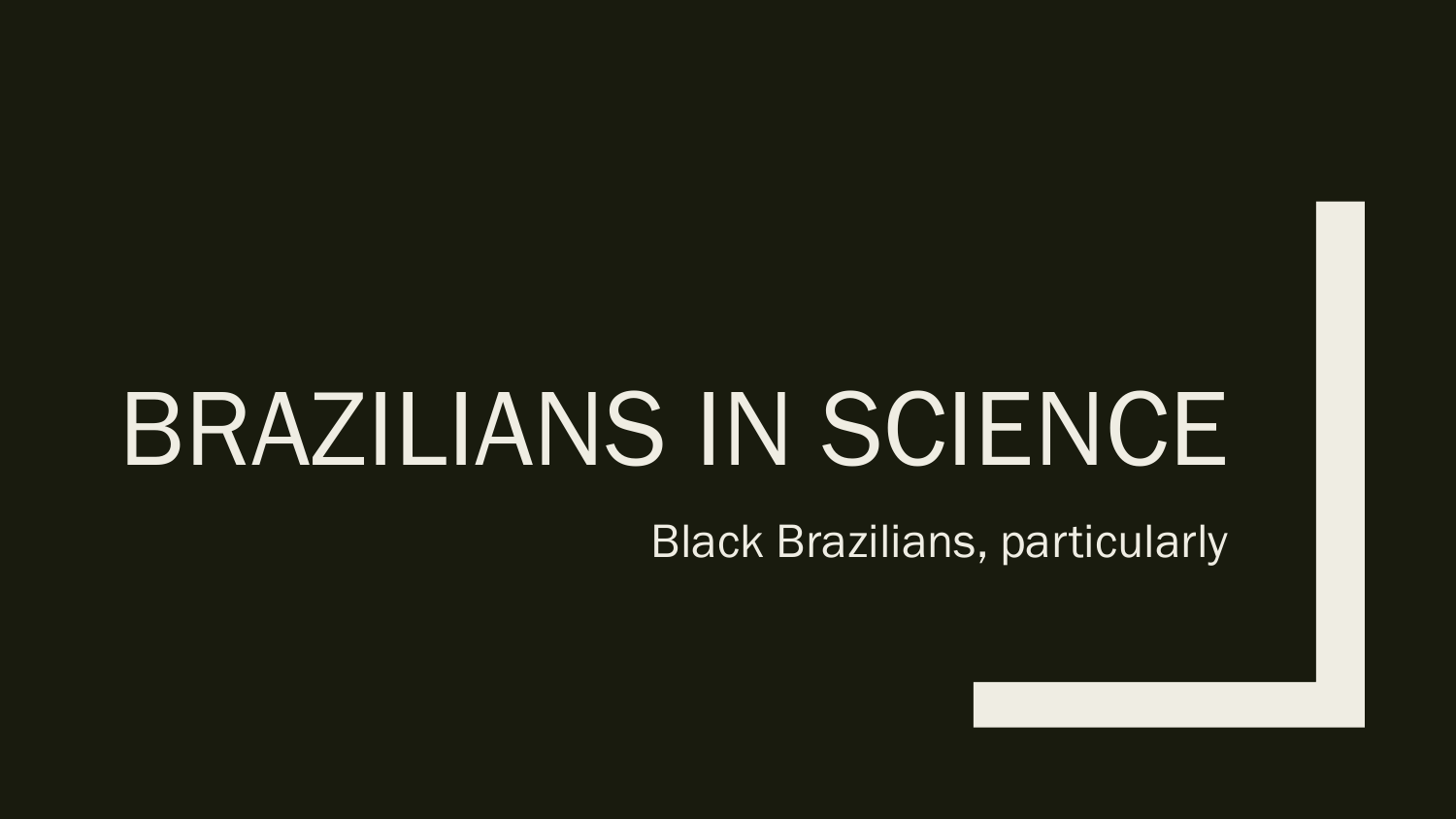### Black people in the Brazilian society

Brazil is the country that received the majority of enslaved people from African countries and was the last country to abolish slavery in the Americas, in 1888. These facts have implications to the current make up of Brazilian society and the racial relations in our country. Brazil has a large population of African descent, 53.6% according to the last national census data released November 2015 (IBGE, 2015), and that can easily be seen when we walk into K-12 classrooms in public schools across the country. However, a quick look at universities and research institutes will show a different picture. In a country with 203 million inhabitants, only 7.9% of the population have concluded a college degree level. From those, less than 30% are of African descent.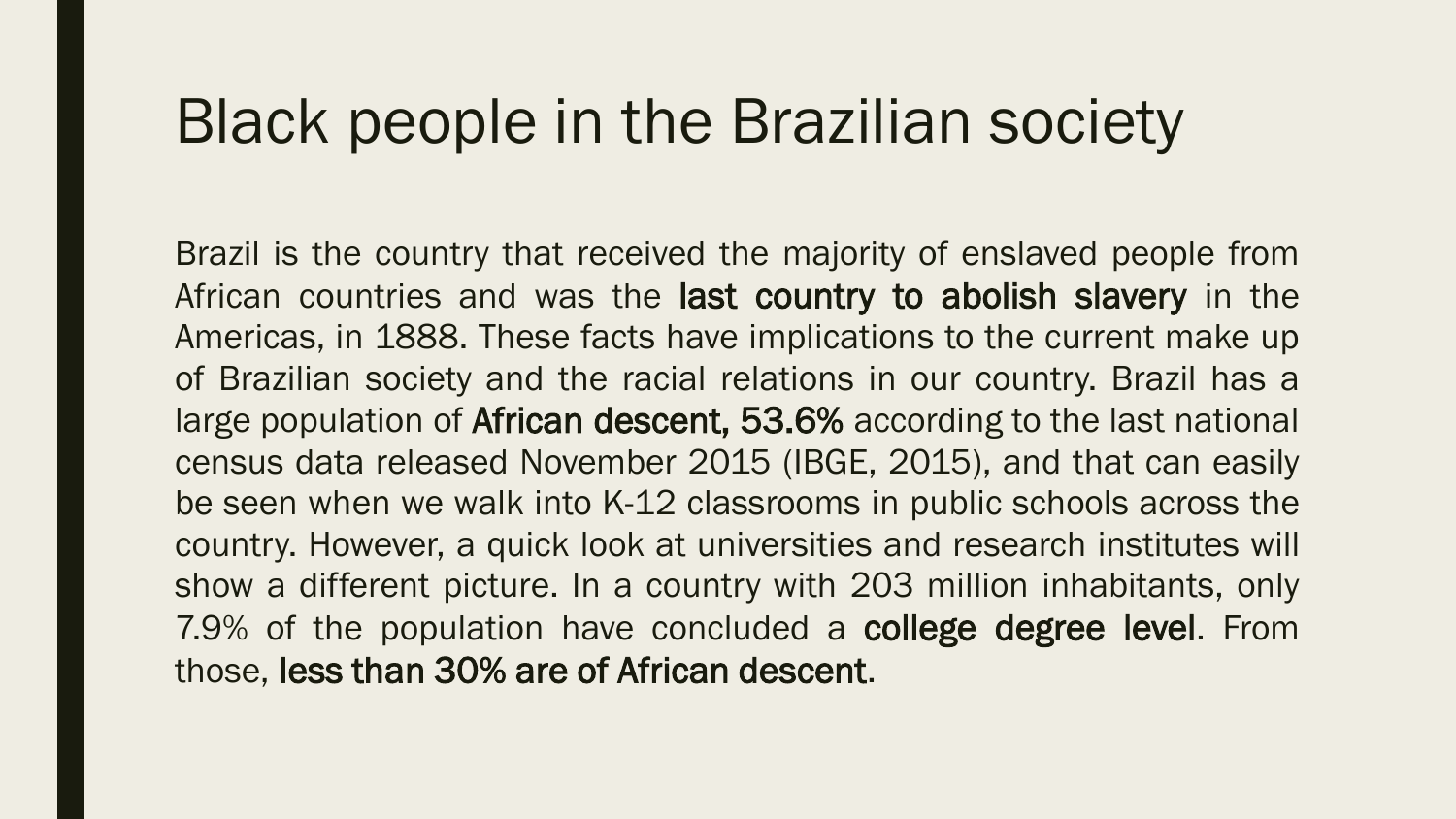### Race relations in Brazil and Education

Similar to other countries of the African diaspora, Brazil faces **tense race** relations. In the past decades, there has been an increase in legislation, public policies and **academic research** to deal with race relations in the country.

One of these legislations is Law 10.639/2003 (BRASIL, 2003), that makes mandatory K-12 teaching of African history, culture, and of the contributions of people of African descent in the Brazilian society.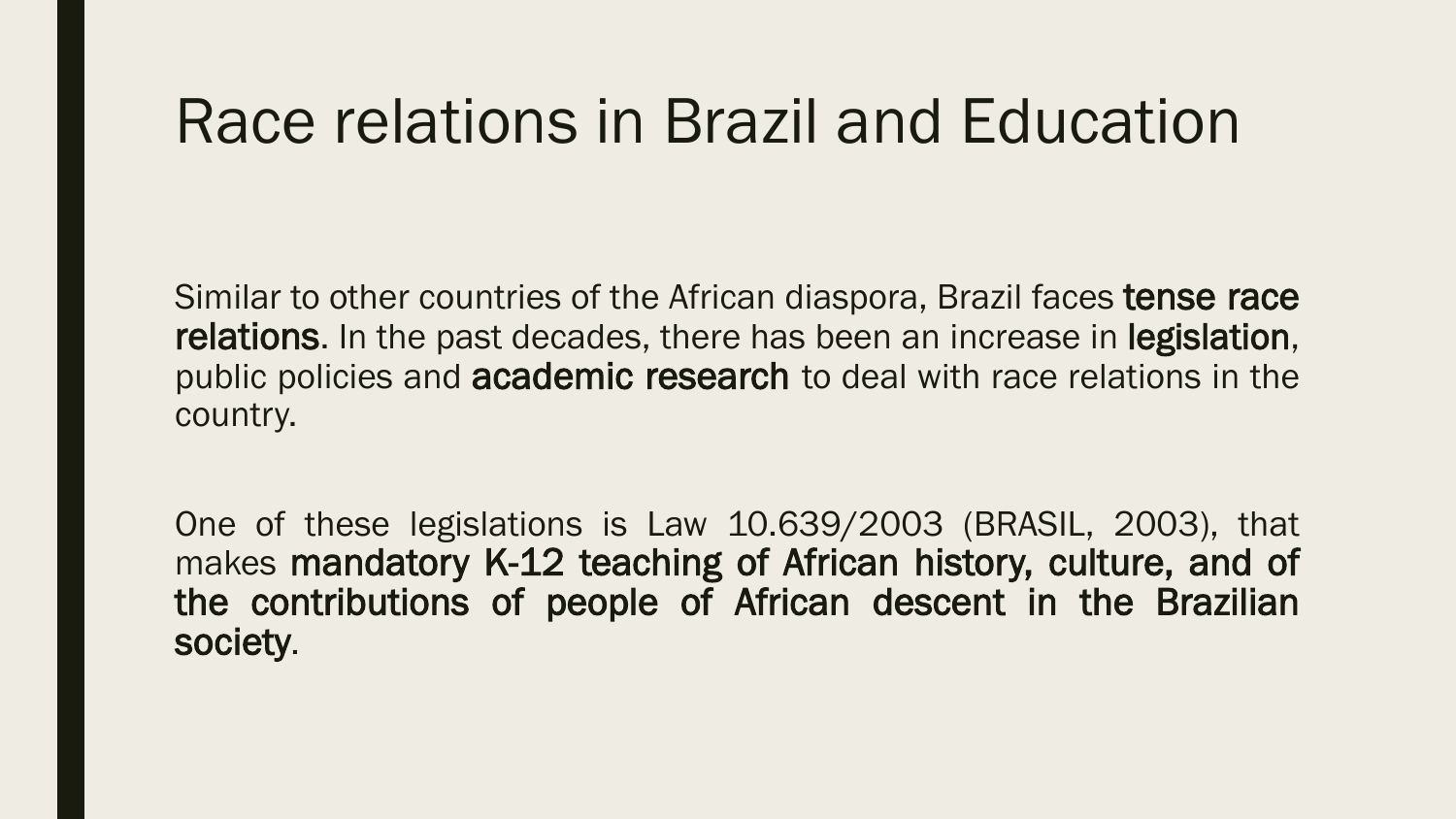#### Race relations in Brazil – Science Ed

In addition, teacher education programs are required to **prepare pre**service (and in-service) teachers to bring these discussions to the classroom. The problem is we do not have materials or the expertise to teach that. Educators were not trained to introduce these discussions before.

Now, after 13 years of Law 10.639/2003, many educational experiences have been reported, except within the sciences! As a field, we remain disconnected with debates around race and society in Brazil.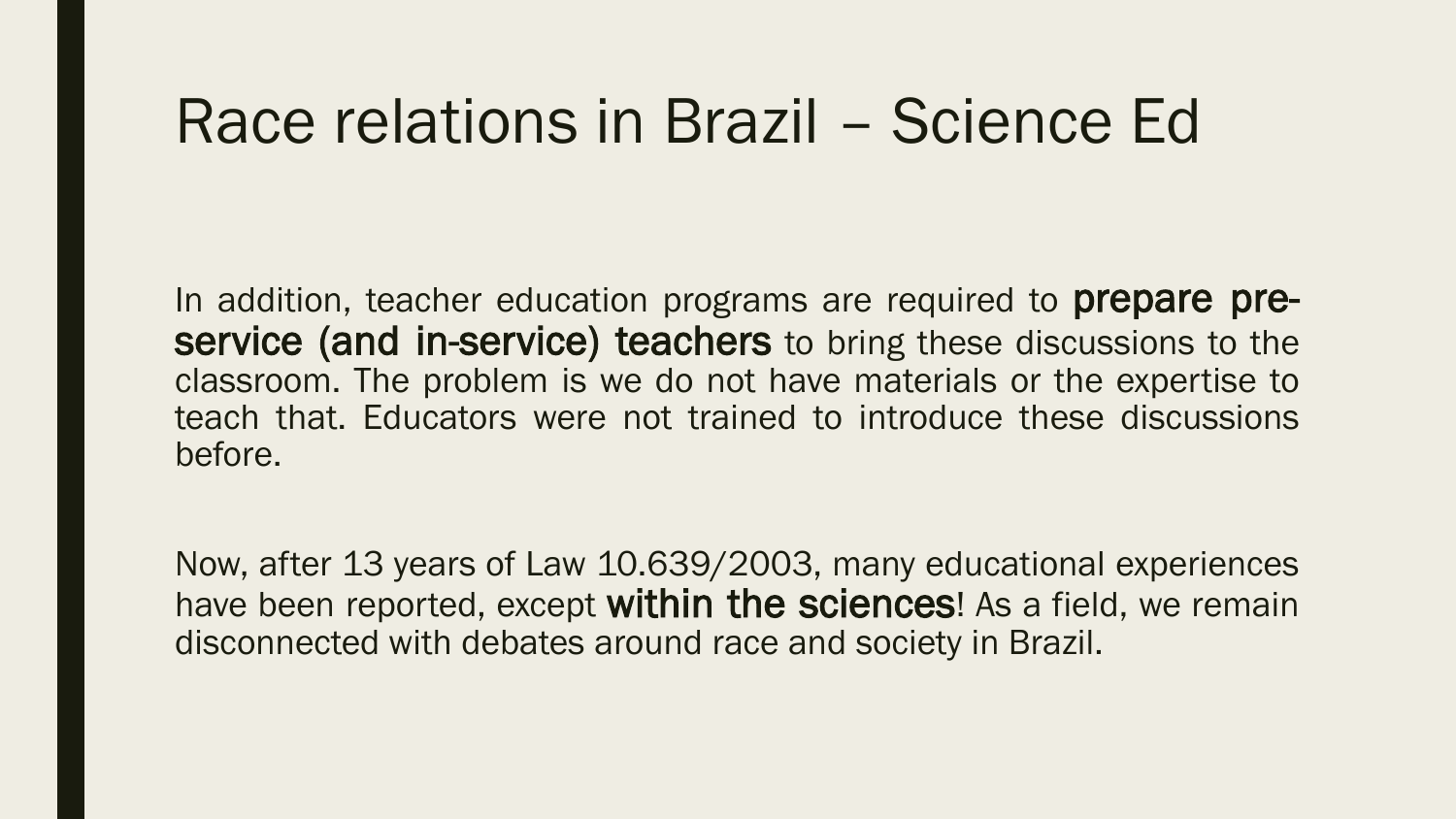### BLACKS IN NUMBERS

Let's see the data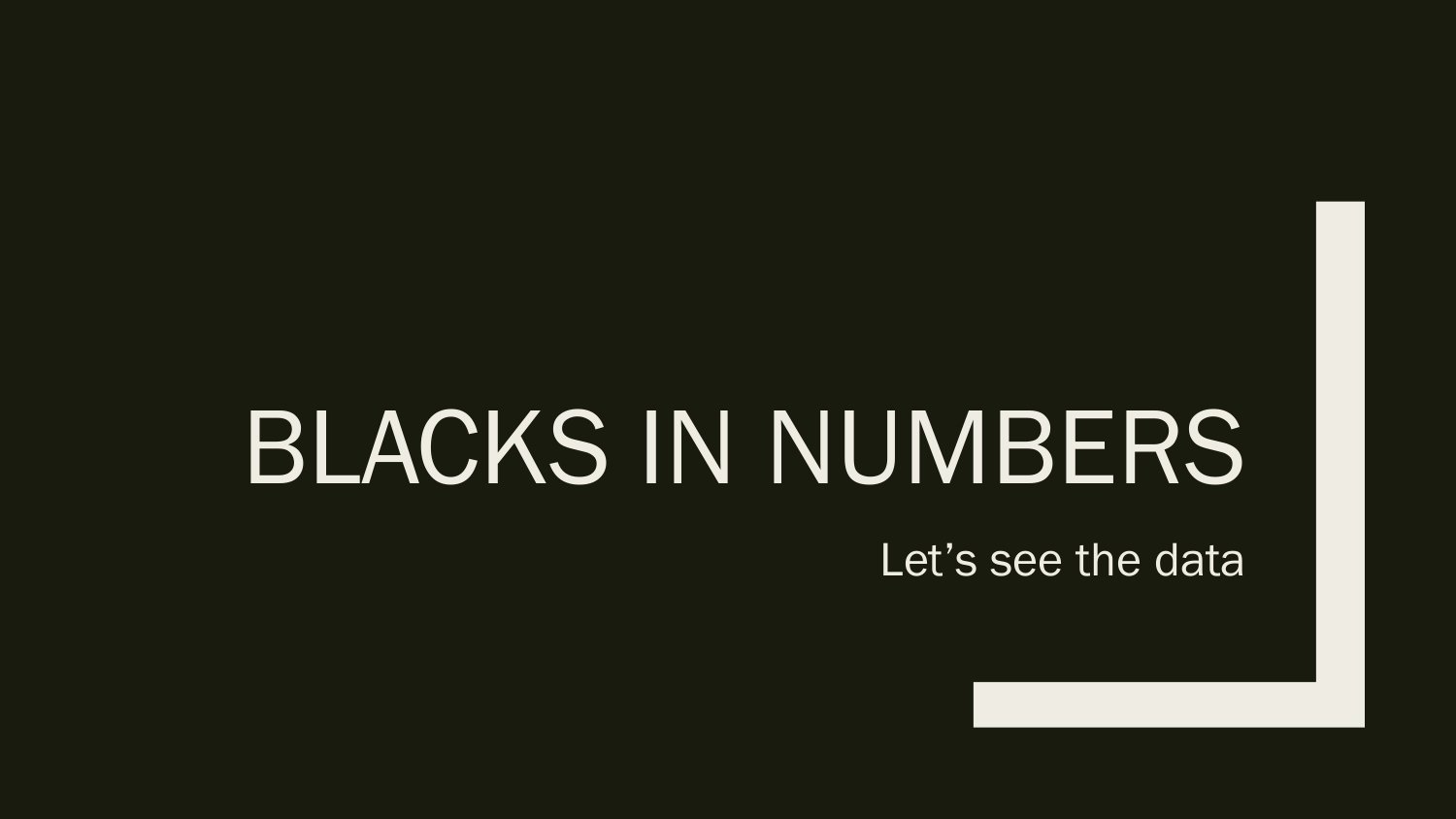#### The Brazilian National Council for Scientific and Technological Development (CNPq)

- CNPq is an organization of the **Brazilian federal government** under the Ministry of Science and Technology, dedicated to the promotion of scientific and technological research and to the formation of human resources for research in the country.
- CNPq maintains an online database of all research groups in the country and collects data from this platform through its census. Up to date, ten censuses have been made (1993, 1995, 1997 e 2000, 2002, 2004, 2006, 2008, 2010 e 2014).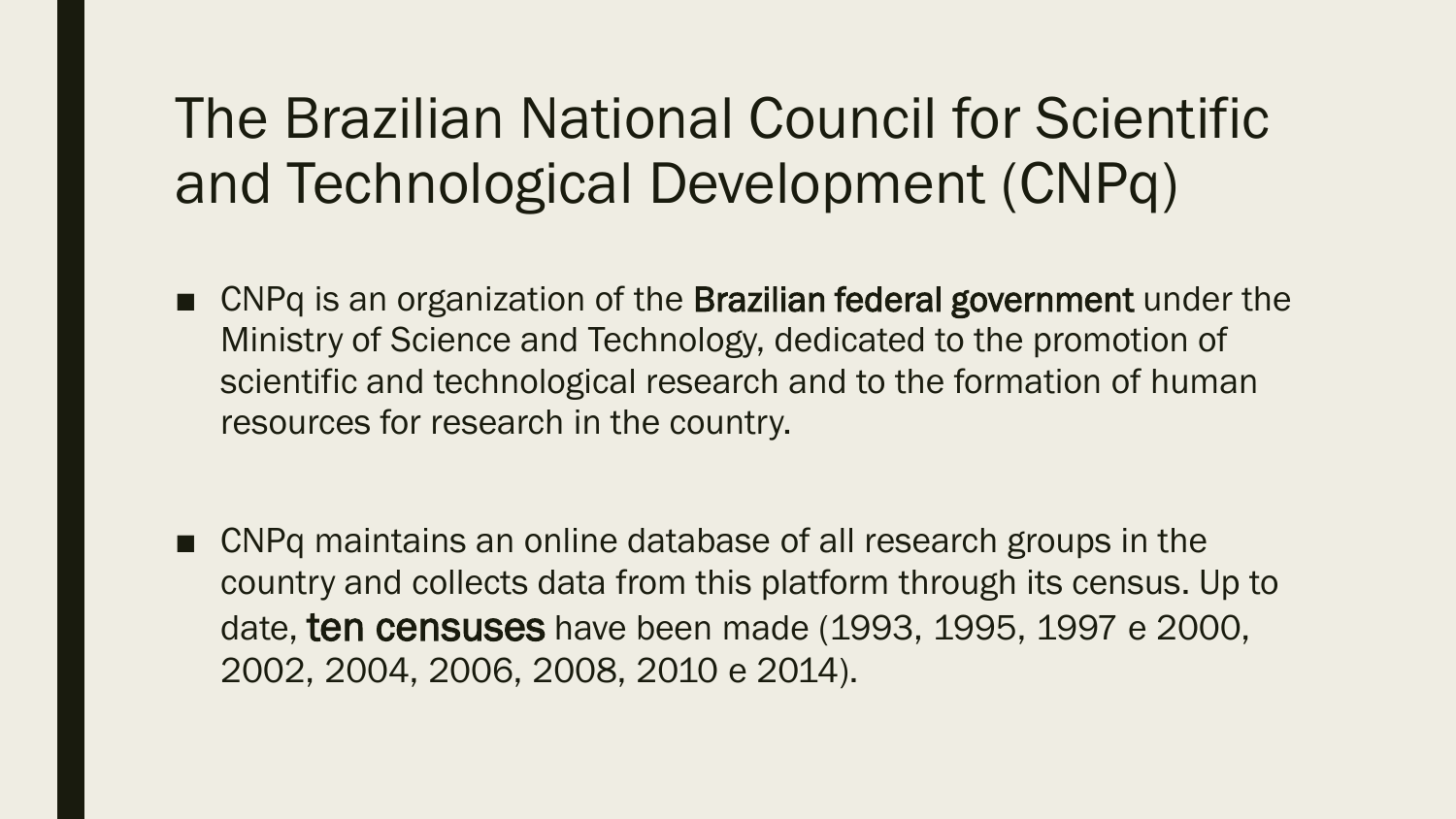### Race in the scientific community

■ Several data can be collected through the platform but it was only in 2013 that race was added as a requested item to fill in the forms. People have the same options we have when answering the general national census, which means the same IBGE categories are used, including an "I don't want to declare" option.

■ This change raised many critics within the community, as **many** researchers believe the less we talk about race, the better (Moutinho, 2013). Nevertheless, talking about race can help us identify and address our racial divide.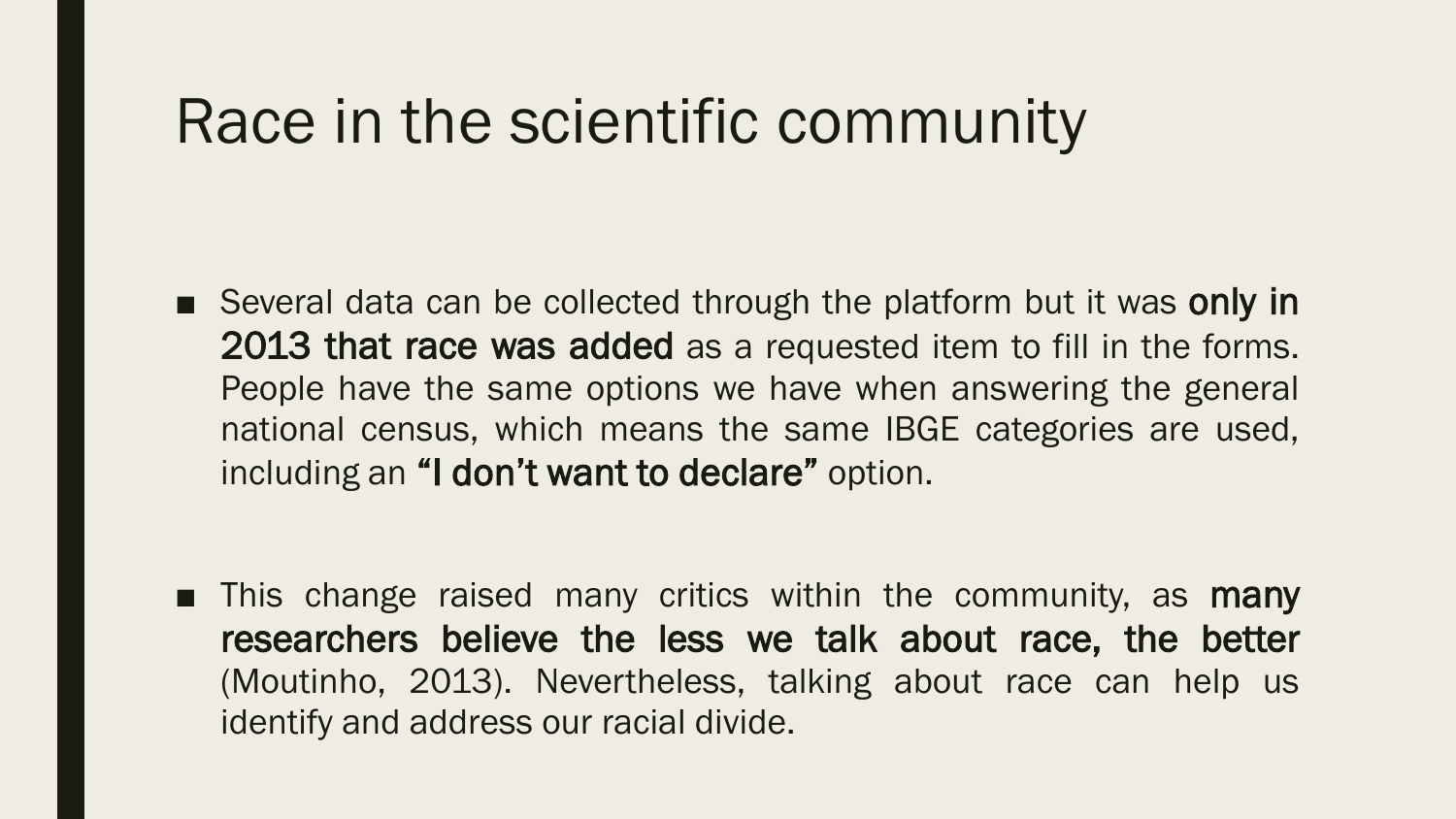#### Recently released data

- Preliminary analysis of this data was presented in November 2015, during the Second Brazilian Conference of Women Physicists, and it confirms the underrepresentation of African Brazilians in the sciences.
- These data refers to CNPq grant receivers in a variety of programs. Let's look at some of the findings…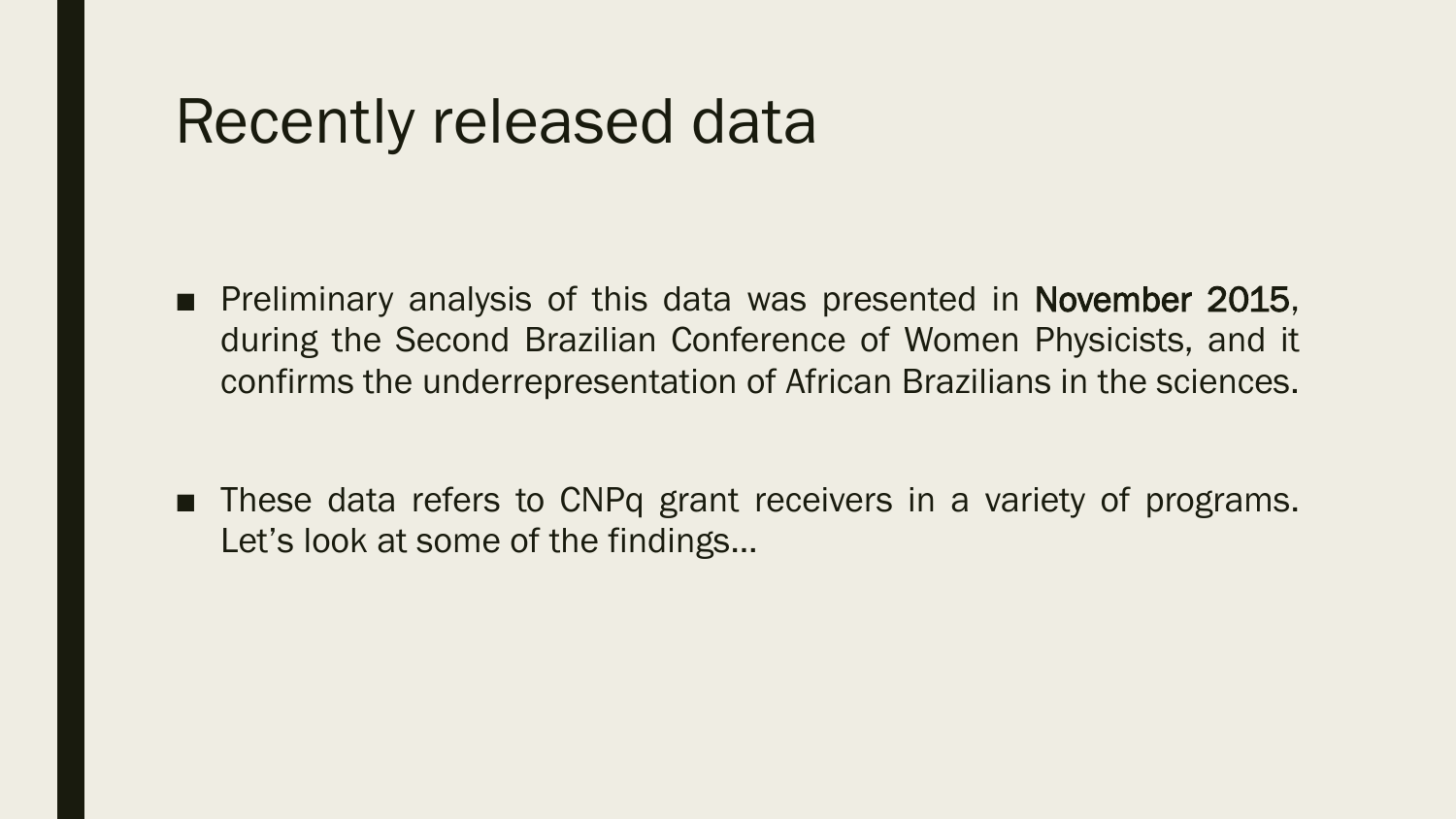- About 58% of research grants go to White researchers and only 26% to Black researchers.
- The indigenous population make up for less than 1% of the researchers.
- While 3.5% of people did not inform their racial background, 11% decided not to declare this information.

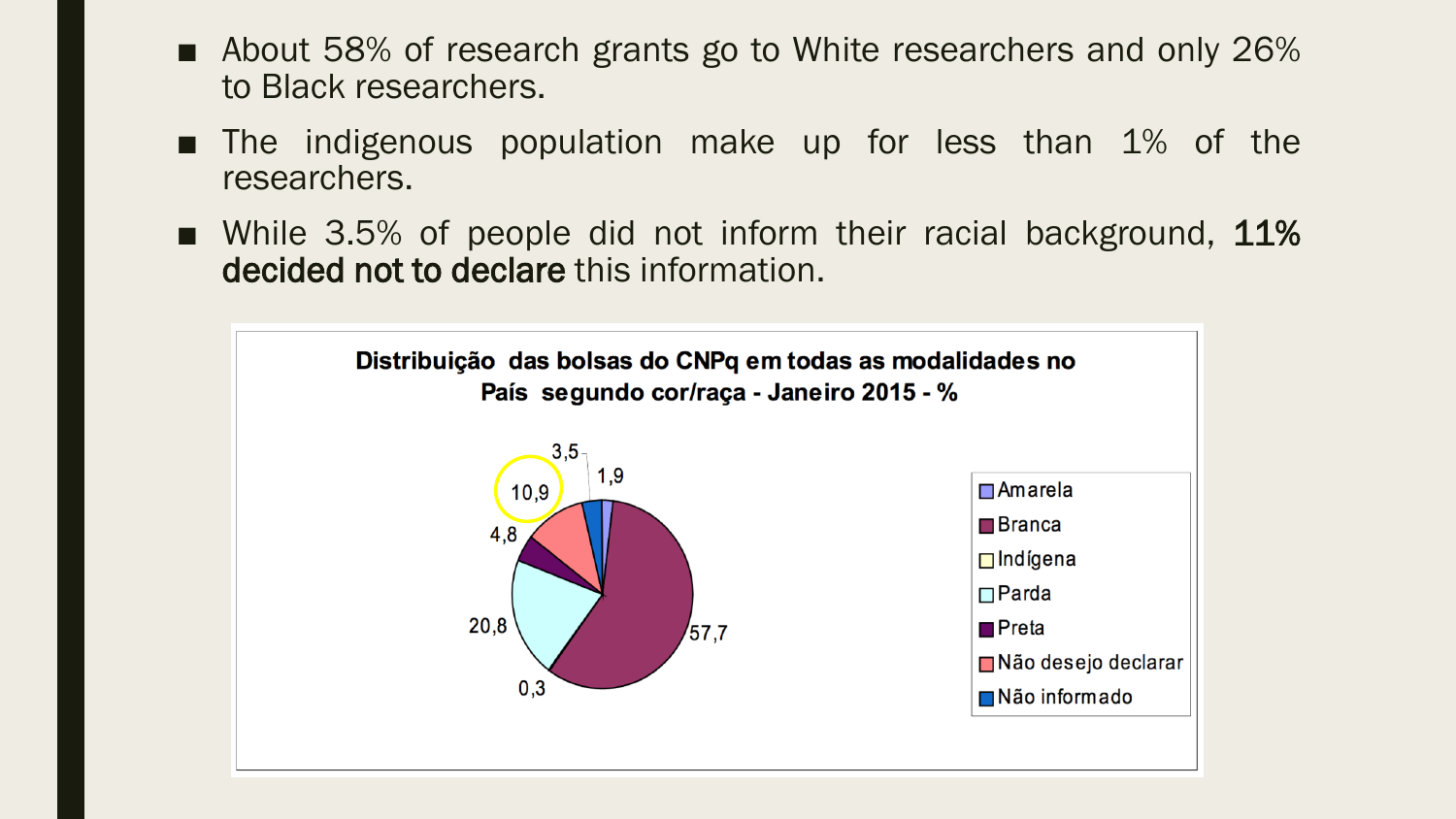■ When we look only to grant to develop studies overseas, White researchers are about 65% of the grantees, while Black researchers are about 19%.

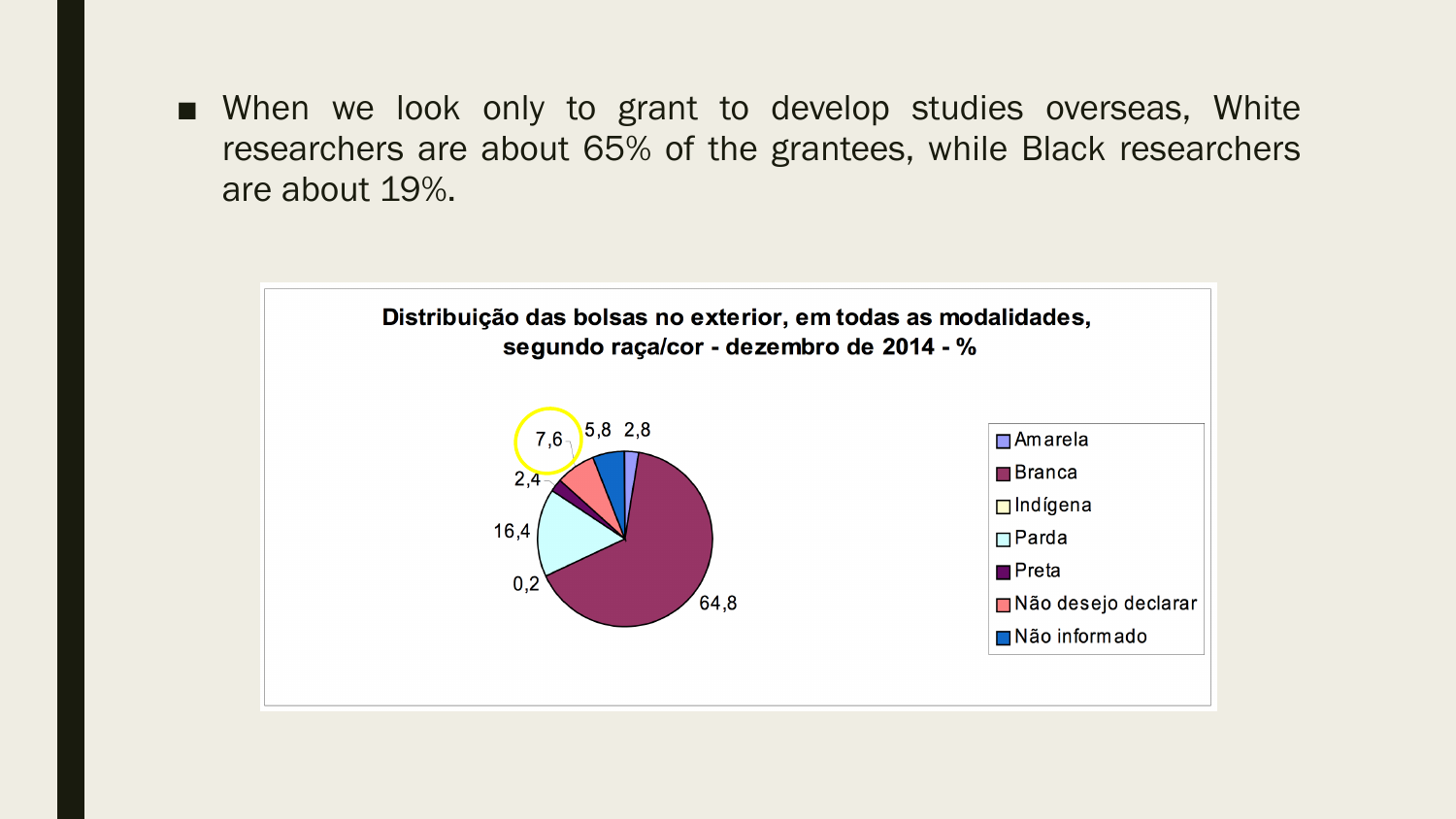■ An interesting finding shows that men are more resistant to declare their race than women.

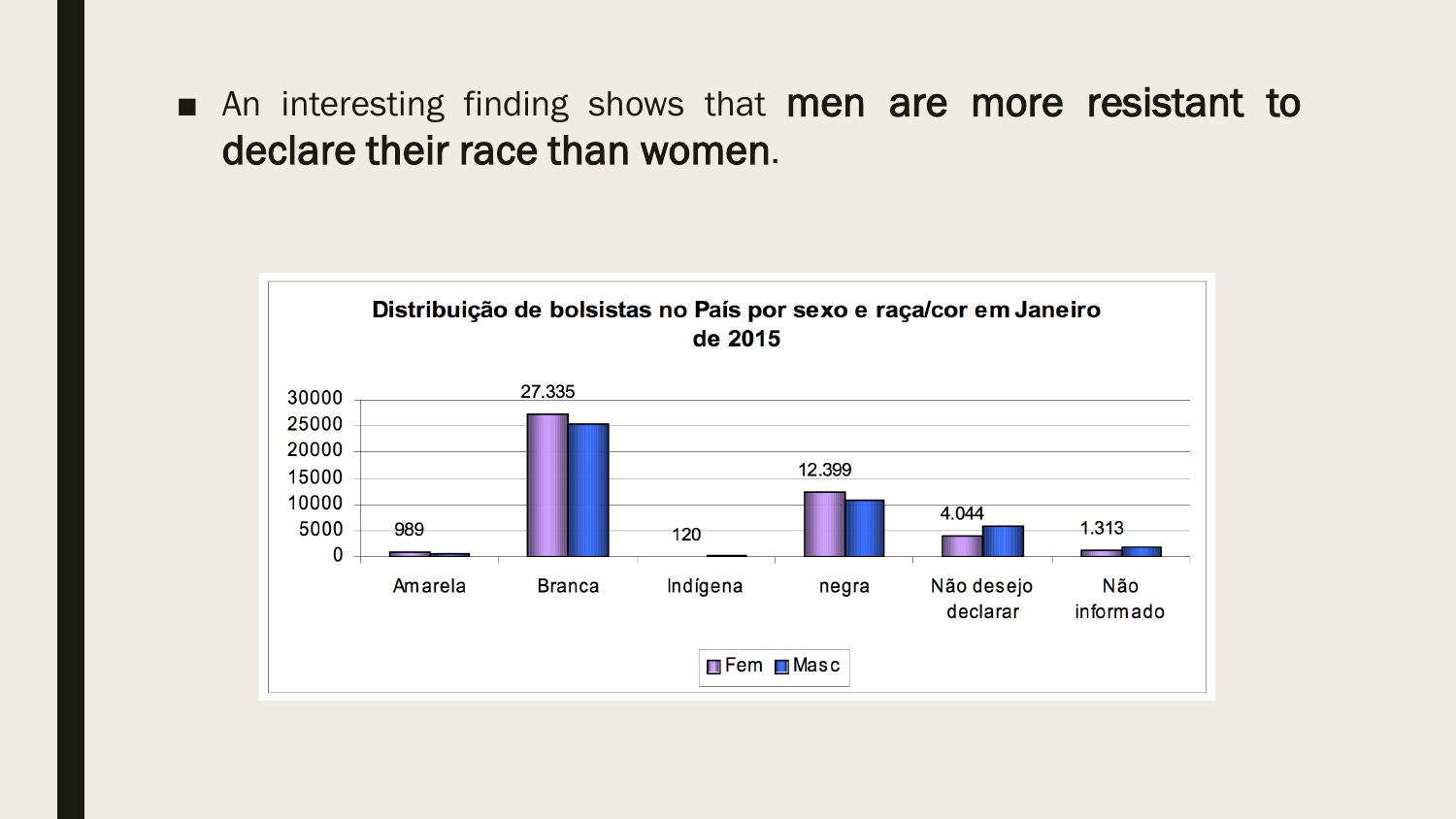■ This graph shows grantees who did not inform their race, a difference between 2014 and 2015. Which means the higher the grant level, the more researchers have an updated profile.

![](_page_17_Figure_1.jpeg)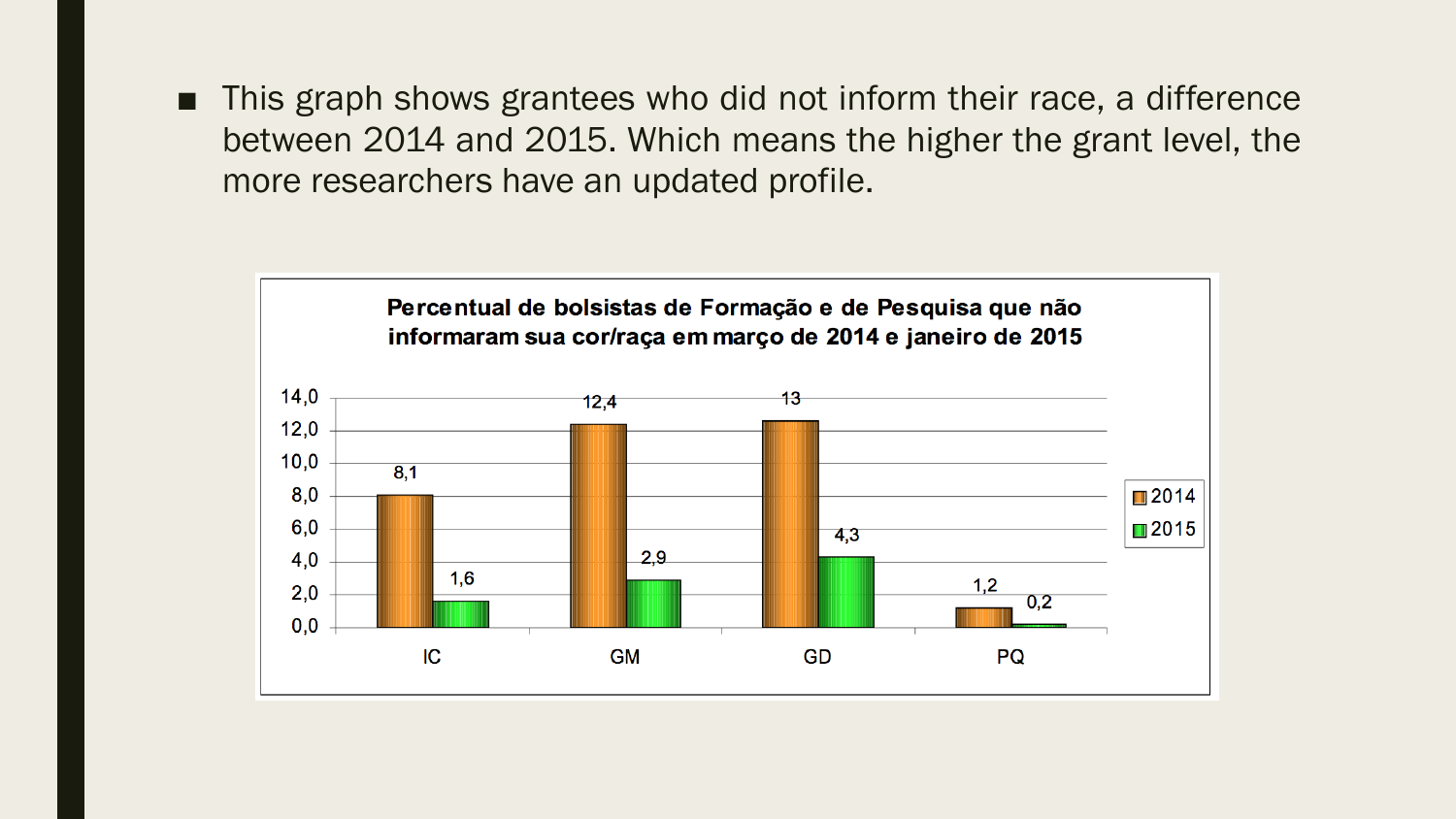■ However, the higher the grant level, the more researchers choose not to declare their race.

![](_page_18_Figure_1.jpeg)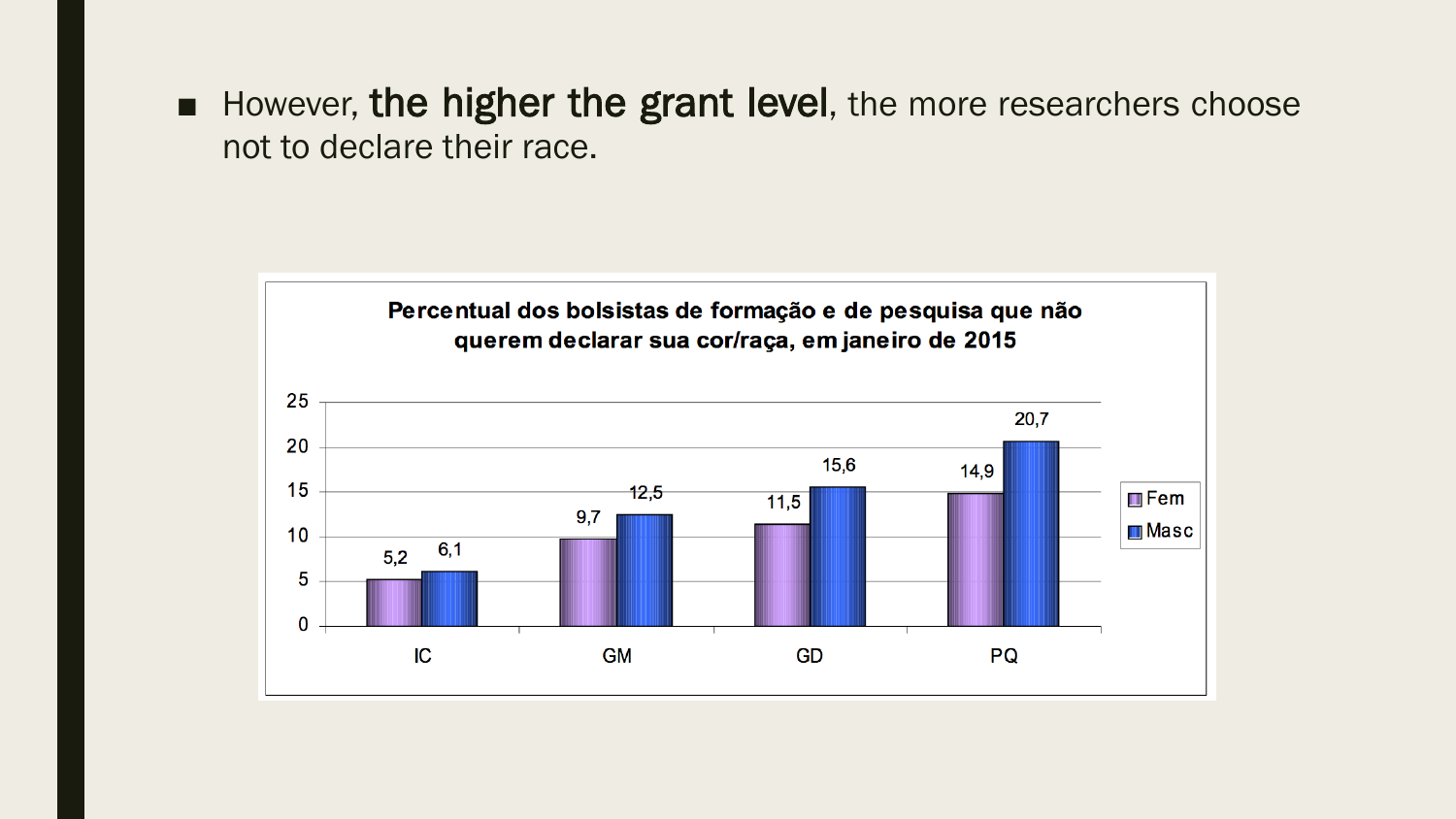■ In addition, looking only at Black grantees, the higher the grant level, the less researchers we have. The numbers reduce drastically, indicating how hard it is to achieve higher academic positions,

![](_page_19_Figure_1.jpeg)

Therefore, pool of possible Black scientists for this project is very small.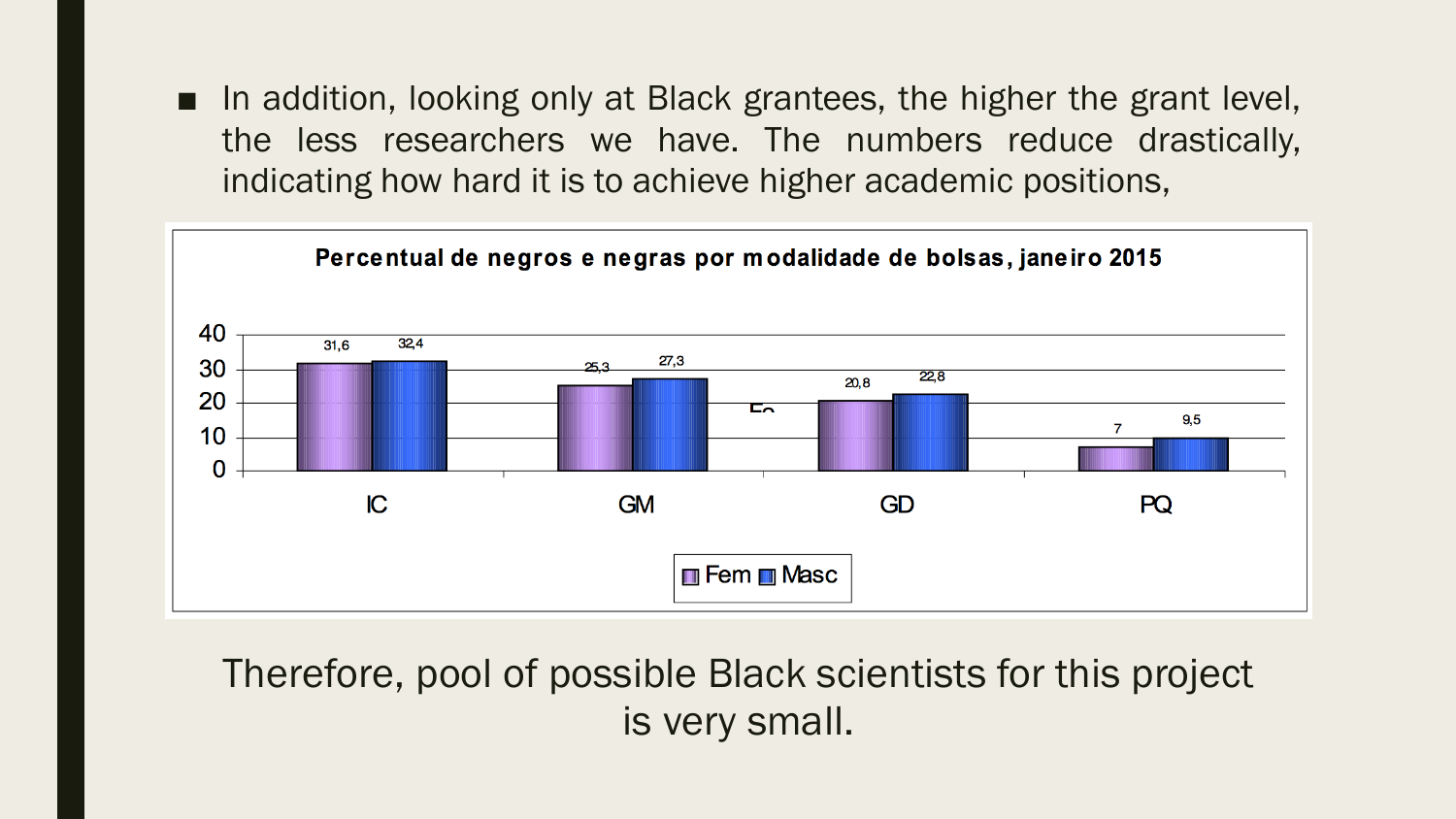### LEARNING FROM AIP

The American Institute of Physics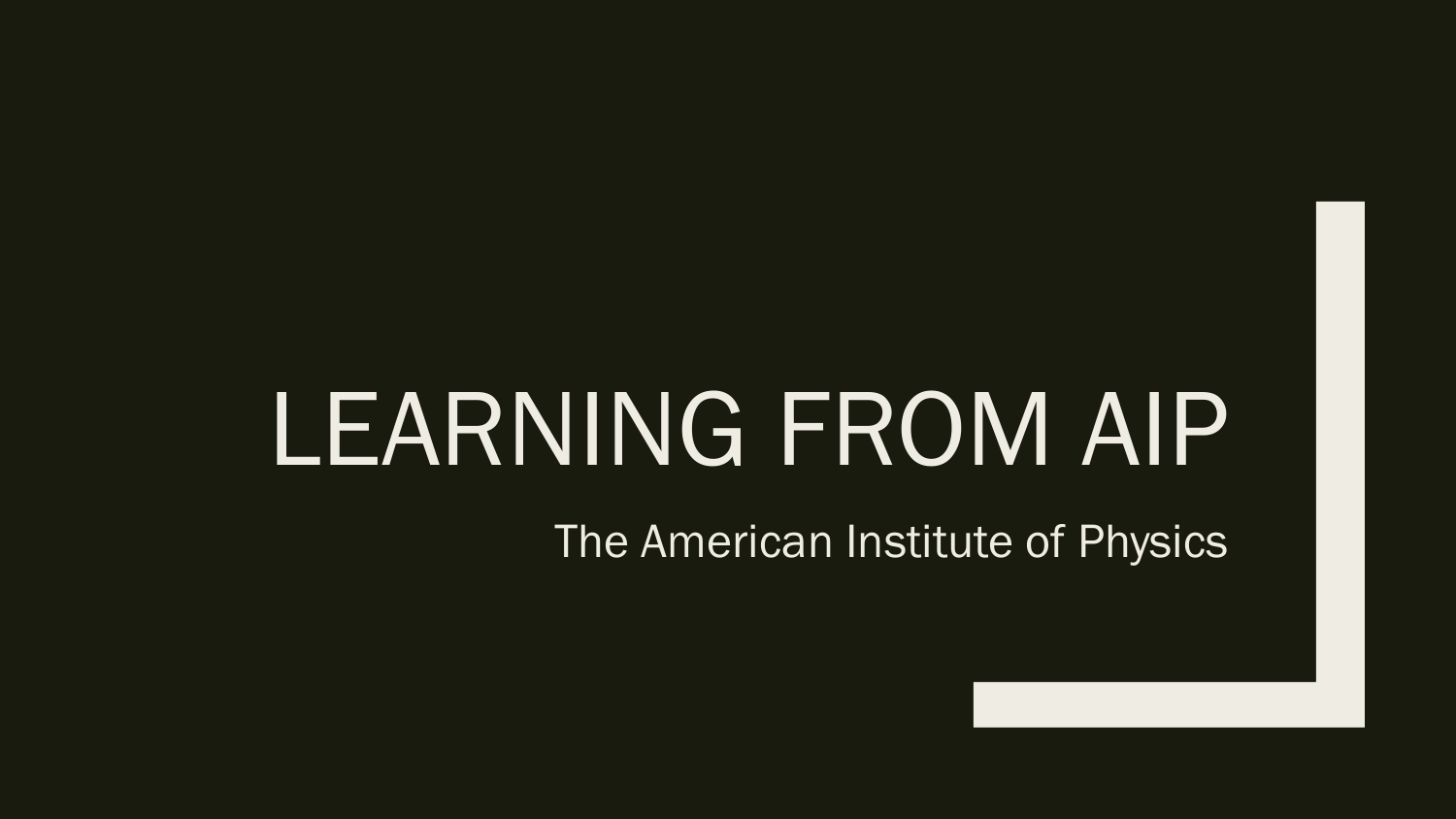#### Next steps

- This project is largely inspired by the AIP oral history project and its educational materials development
- With the growth of social media, it has been less hard to contact and identify people to join the project, but it is still a hard task. From my experience when identifying potential participants for my research on Black women physicists in the United States, I plan to create an online survey that can be shared over social networks, professional associations, research institutes, and universities departments. The survey will contain questions about educational background, current profession and employment, sex, and race affiliation.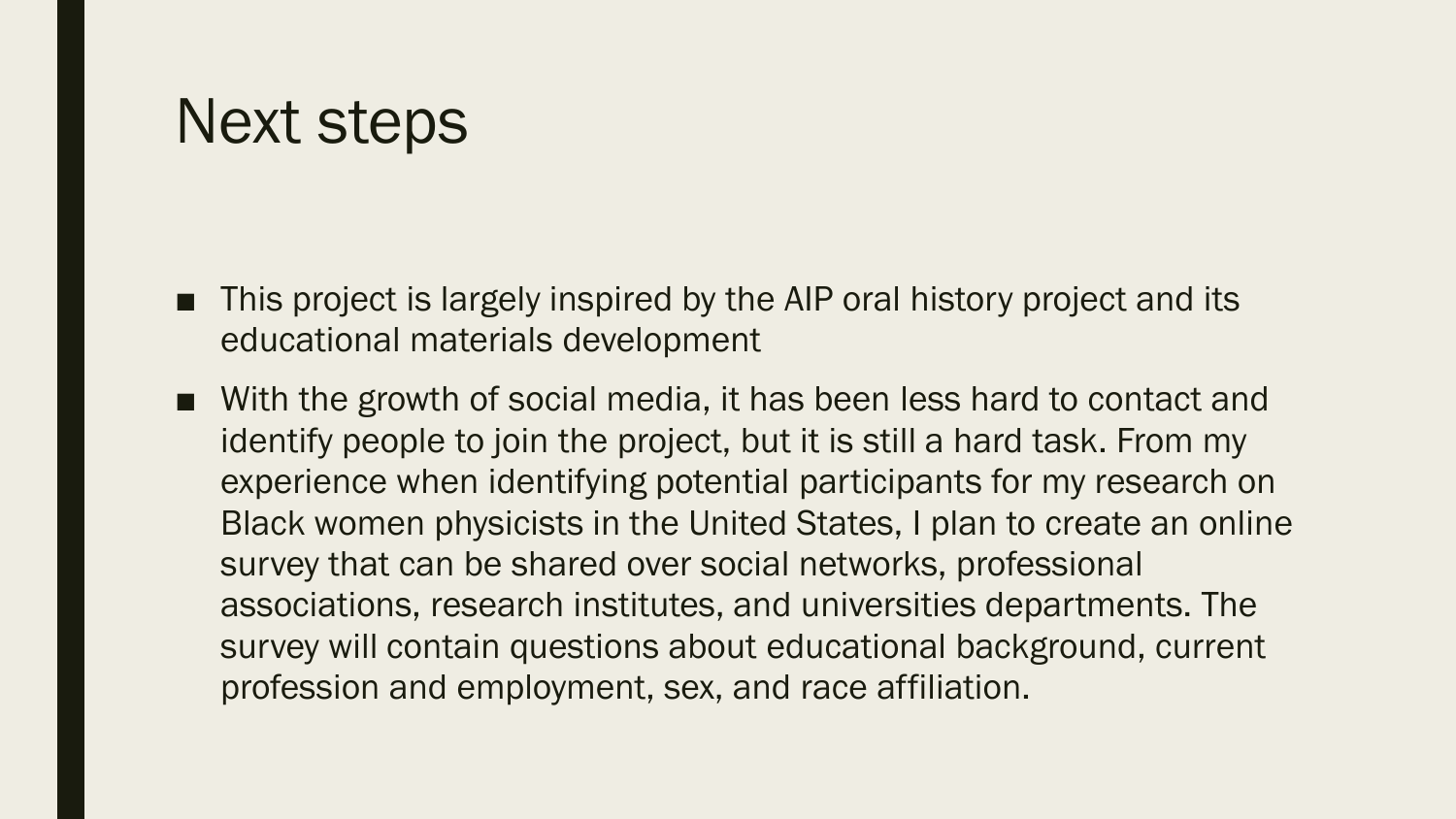#### Lesson plans

- Finally, and perhaps where AIP's experience has been more inspiring, comes the educational material development
- Creating lesson plans may not be the hardest, however, creating them using historical sources, as the transcripts might be a challenge. At the same time, these results will probably the ones with greater impact for the public, as it can reach schools and classrooms directly. Working with pre-service and in-service physics teachers, I can work these lesson plans and educational materials with them, and assisting them to be confident in using these materials in class.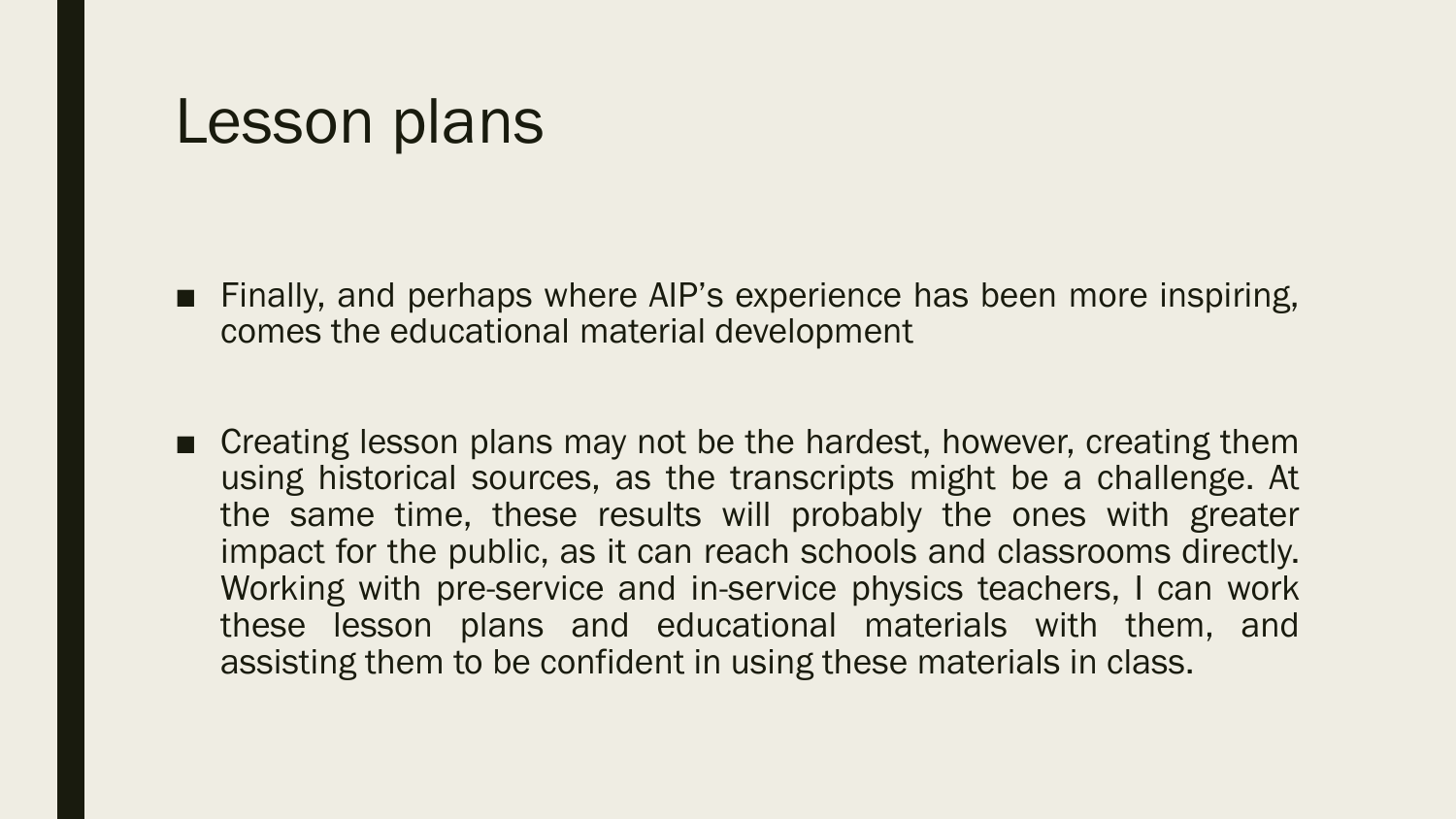# IN CONCLUSION

If you see something, say something